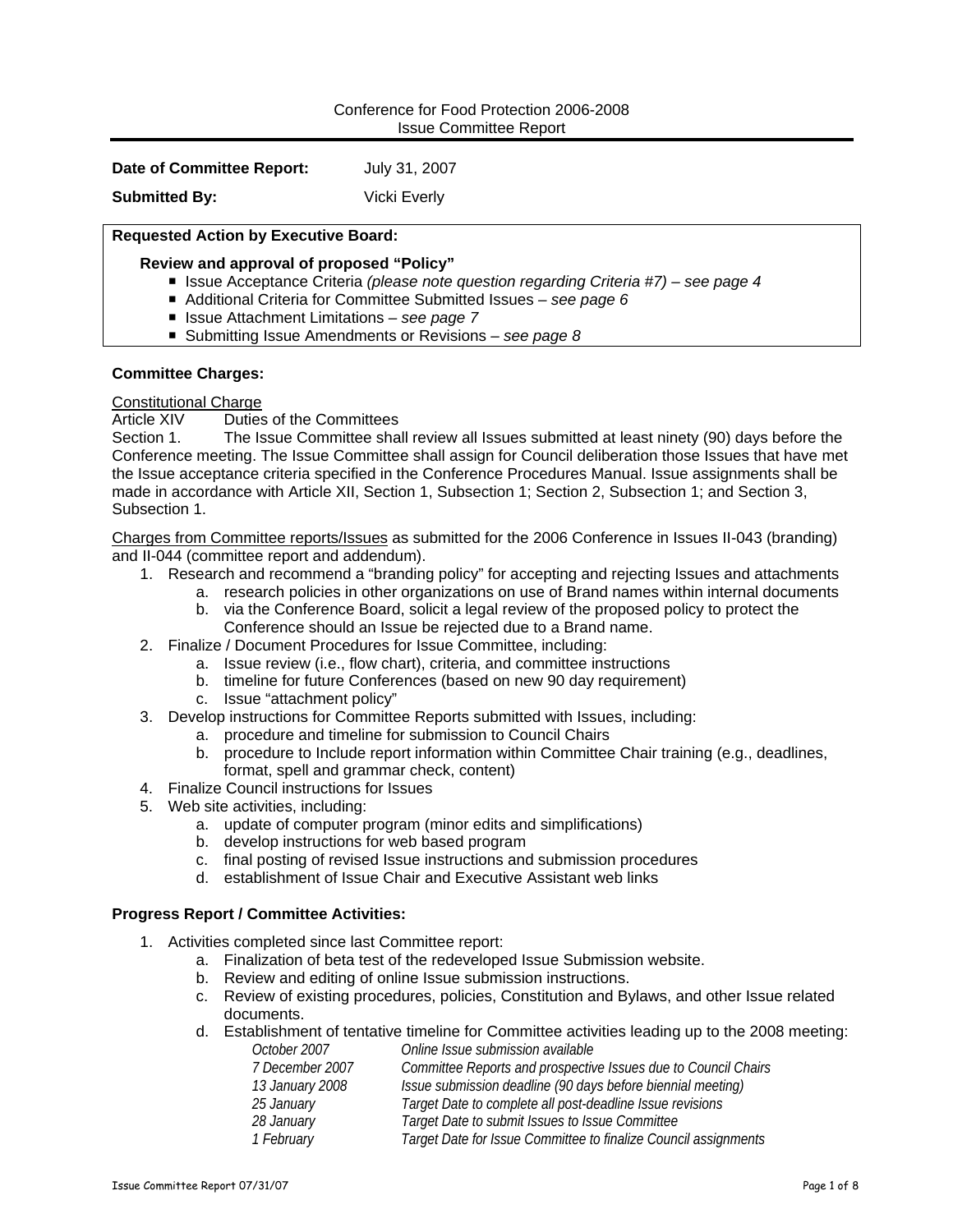| Week of February 4-8 | Target Date for Conference call with Council Chairs, Vice Chairs, and Issue |
|----------------------|-----------------------------------------------------------------------------|
|                      | Committee Chair                                                             |
| <i>18 February</i>   | Issue Chair finalizes packets for Executive Director                        |
| <i>3 March</i>       | Online Issue packets available (40 days before biennial meeting)            |

- 2. Activities currently in progress and scheduled for completion prior to the August 2007 Executive Board meeting:
	- a. Compilation of input from other organizations regarding "branding policies."

*Note: an existing Commercialism Policy for the Conference was established in August 2000 and reads as follows:* 

*Purpose: This policy has been developed by the Executive Board to establish guidelines for the use of commercial names, logos, or other information in Issues submitted to the Conference Policy:* 

- *The Conference for Food Protection shall not endorse the use of a product, process or service by brand name.*
- *Issues submitted for consideration at a Biennial Meeting will be reviewed; and those where brand names are used in the Issue, rational or solution will be rejected.*
- *The Issue Submission Form will contain a statement that reads, "It is the policy of the Conference for Food Protection to not accept Issues that would endorse a brand name or a commercial proprietary process."*
- b. Flow chart of Issue submission process
- 3. Future Activities
	- a. Review and update of procedures for Issue review process and review criteria
	- b. Review and update of Council instructions regarding Issues
	- c. Development of an Issue website management manual (drafted by Kevin Hamstra)

| <b>Local Regulatory</b>                          |                                                 |  |
|--------------------------------------------------|-------------------------------------------------|--|
| Vicki Everly, Issue Committee Chair              | David Ludwig, Council III Chair                 |  |
| Santa Clara County Dept. of Environmental Health | Maricopa County Environmental Services          |  |
| 1555 Berger Drive, Suite 300                     | 1001 N. Central Avenue, Suite 300               |  |
| San Jose CA 95112-2716                           | Phoenix AZ 85004                                |  |
| (408) 918-3490                                   | (602) 506-6971                                  |  |
| vicki.everly@deh.sccgov.org                      | dludwig@mail.maricopa.gov                       |  |
| Darwin Pattengale                                | Glenda Christy                                  |  |
| Albuquerque Environmental Health Department      | Allegheny County Health Dept                    |  |
| One Civic Plaza                                  | 3901 Penn Avenue, Building #1                   |  |
| Albuquerque NM 87103                             | Pittsburgh PA 15224-1318                        |  |
| (505) 768-2616                                   | (412) 578-7932                                  |  |
| dpattengale@cabq.gov                             | gchristy@achd.net                               |  |
| <b>State Regulatory</b>                          |                                                 |  |
| Lee Cornman, Council I Chair                     | Aggie Hale, Council II Vice-Chair               |  |
| Florida Dept. of Agriculture and Consumer Svcs.  | Florida Dept. of Agriculture and Consumer Svcs. |  |
| 3125 Conner Blvd., C-18                          | 3125 Conner Blvd., Suite H                      |  |
| Tallahassee FL 32399-1650                        | Tallahassee FL 32399-1650                       |  |
| (850) 488-8434                                   | (850) 245-5520                                  |  |
| cornmal@doacs.state.fl.us                        | halea@doacs.state.fl.us                         |  |
| Dean Finkenbinder                                |                                                 |  |
| Wyoming Department of Agriculture                |                                                 |  |
| 2219 Carey Avenue                                |                                                 |  |
|                                                  |                                                 |  |
| Cheyenne WY 82002                                |                                                 |  |
| (307) 777-6587                                   |                                                 |  |

# **Committee Members:**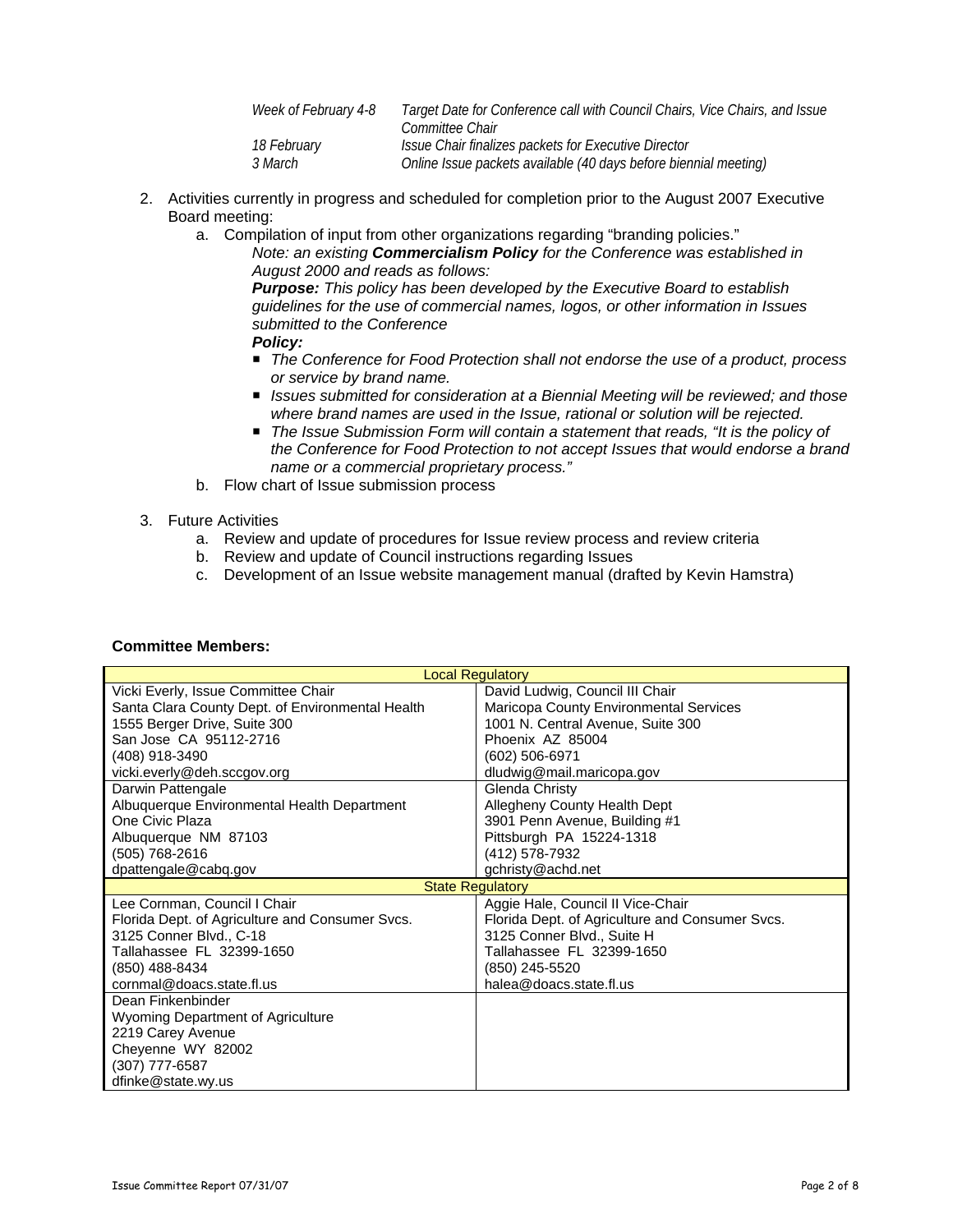| <b>Federal Regulatory</b>                            | Academia                                               |  |  |  |
|------------------------------------------------------|--------------------------------------------------------|--|--|--|
| Glenda R. Lewis                                      | Brian A. Nummer, Ph.D.                                 |  |  |  |
| USFDA/CFSAN                                          | <b>Utah State University</b>                           |  |  |  |
| 5100 Paint Branch Parkway, HFS 626, Room 2C-006      | 8700 Old Main Hill                                     |  |  |  |
| College Park MD 20740                                | Logan UT 84322-8700                                    |  |  |  |
| (301) 436-2150                                       | (435) 797-2116                                         |  |  |  |
| glewis@fda.hhs.gov                                   | briann@ext.usu.edu                                     |  |  |  |
|                                                      | <b>Industry - Food Service</b>                         |  |  |  |
| John Gurrisi, Council II Chair                       | Pam Williams, Council I Vice-Chair                     |  |  |  |
| Darden Restaurants, Inc.                             | Yum! Brands, Inc.                                      |  |  |  |
| 5900 Lake Ellenor Drive                              | 675 Mansell Road, Suite 200                            |  |  |  |
| Orlando FL 32809                                     | Roswell GA 30076                                       |  |  |  |
| (407) 245-6842                                       | (770) 990-2000                                         |  |  |  |
| jgurrisi@darden.com                                  | Pam.Williams@yum.com                                   |  |  |  |
| <b>Frank Ferko</b>                                   | David Armatis                                          |  |  |  |
| RARE Hospitality International, Inc.                 | Guckenheimer                                           |  |  |  |
| 8215 Roswell Road, Bldg. 600                         | #3 Lagoon Drive, Suite 325                             |  |  |  |
| Atlanta GA 30350                                     | Redwood Shores CA 94065                                |  |  |  |
|                                                      | (650) 274-8573                                         |  |  |  |
| (678) 320-9288<br>fferko@loho.com                    | darmatis@guckenheimer.com                              |  |  |  |
| Alan Odom                                            | Eric D. Martin                                         |  |  |  |
| Compass Group                                        |                                                        |  |  |  |
| 310 West Church St.                                  | Margaritaville<br>6800 Lakewood Plaza Drive            |  |  |  |
|                                                      |                                                        |  |  |  |
| Benton IL 62812                                      | Orlando FL 32819                                       |  |  |  |
| (618) 439-9753                                       | (407) 224-3216                                         |  |  |  |
| alan.odom@exch.compass-usa.com                       | emartin@margaritaville.com                             |  |  |  |
| Dee Williams                                         | <b>Mary Sandford</b>                                   |  |  |  |
| Jack in the Box Inc.                                 | <b>Burger King Brands</b>                              |  |  |  |
| 9330 Balboa Avenue, Innovation Center (858) 694-1525 | 5505 Blue Lagoon Drive                                 |  |  |  |
| San Diego CA 92123                                   | Miami FL 33126                                         |  |  |  |
| (858) 571-2550                                       | $(305)$ 378-7917                                       |  |  |  |
| dee.williams@jackinthebox.com                        | msandford@whopper.com                                  |  |  |  |
| Industry - Retail                                    |                                                        |  |  |  |
| Ken Rosenwinkel, Council III Vice-Chair              | Jane Griffith, Constitution and Bylaws Committee Chair |  |  |  |
| Jewel-Osco / Albertson's                             | Wawa, Inc.                                             |  |  |  |
| 1955 W. North Avenue                                 | 260 W. Baltimore Pike                                  |  |  |  |
| Melrose Park IL 60160                                | Wawa PA 19063-5699                                     |  |  |  |
| (708) 531-6787                                       | $(610)$ 358-8180                                       |  |  |  |
| ken.rosenwinkel@albertsons.com                       | jane.m.griffith@wawa.com                               |  |  |  |
| Industry - Vending                                   |                                                        |  |  |  |
| <b>Robert Himes</b>                                  |                                                        |  |  |  |
| Himes Vending, Inc.                                  |                                                        |  |  |  |
| 4654 Groves Rd.                                      |                                                        |  |  |  |
| Columbus OH 43232                                    |                                                        |  |  |  |
| (614) 868-6931                                       |                                                        |  |  |  |
| himesvend@juno.com                                   |                                                        |  |  |  |
| <b>Committee Consultants</b>                         |                                                        |  |  |  |
| Kevin Hamstra, Multimedia Technical Specialist       | Lisa Wright, CFP Executive Assistant                   |  |  |  |
| <b>Purdue University</b>                             | 11825A Spruce Run Drive                                |  |  |  |
| (765) 496-3833                                       | San Diego CA 92131-3714                                |  |  |  |
| khamstra@purdue.edu                                  | (858) 547-8595                                         |  |  |  |
|                                                      | ewright1@san.rr.com                                    |  |  |  |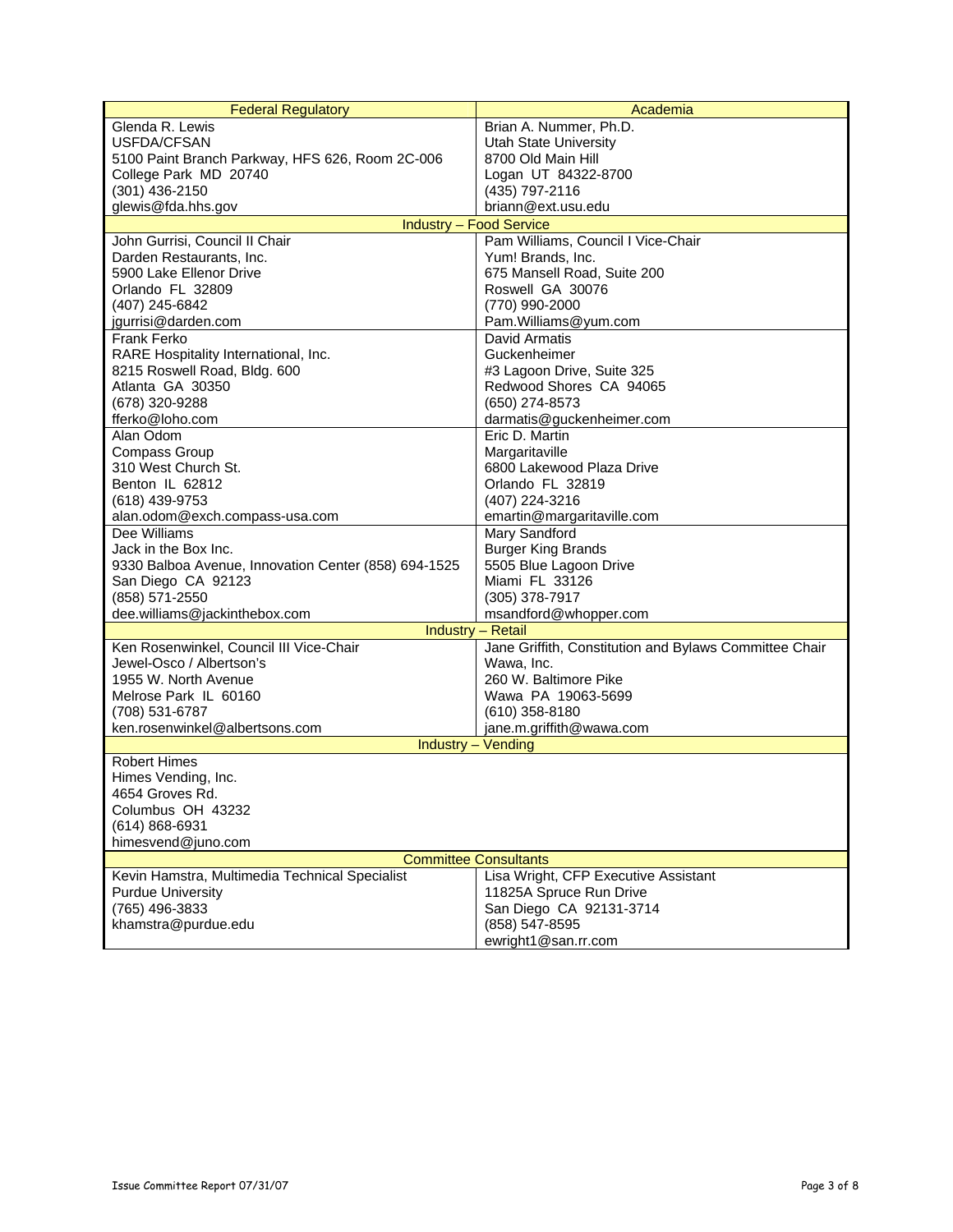# Proposed Policy: Issue Acceptance Criteria *(please note question regarding Criteria #7)*

To be accepted by the Conference for Food Protection, an Issue must meet all of the following criteria:

- 1. Issues must be within the jurisdiction of the Conference and be oriented to retail food, food service, retail food stores, and/or vending.
- 2. Issues must be consistent with the goals, procedures, and Constitution and Bylaws of the Conference.
- 3. Issues may not be "commercial" in nature: The Conference for Food Protection has a strict policy on commercialism during meetings and on Issues. Issues that endorse a brand name or a commercial proprietary process will not be accepted. *(See Commercialism Policy, approved August 2000)*
- 4. All Issues must be submitted electronically using the online Issue Submission Form located on the Conference website.
- 5. All sections of the Issue Submission Form must be complete, grammatically correct, and meet the specified size and color limitations.
	- a. Issue must be described completely including its impact on the retail food industry.
	- b. The food protection or public health aspect of the Issue must be clearly stated to be easily understood.
	- c. A suggested solution or rationale for the Issue must be sufficiently detailed to cover all aspects of the submission.
	- d. The name for all acronyms used in the suggested solution is to be spelled out at least once.
- 6. When the recommended solution is to change the wording of a document, such as the FDA Food Code or a Conference document, the portion of the document to be changed must be accurately identified, the change that is requested must be clearly specified using strikeout to indicate the words to be deleted and underline for newly added text.
- 7. To facilitate understanding and the Council deliberation process, Issues will be reviewed for spelling, grammar, content, and clarity; submitter will be provided two (2) opportunities to incorporate recommended changes. Failure to make changes as requested and within a specified time period will result in rejection of the Issue. \*\*
- 8. All Issue attachments must meet the specified size and format limitations.
- *9.* Issues must be submitted by the posted deadline; submission after the deadline is blocked by the online process. A late-breaking food safety Issue submitted after the deadline must be presented to the Conference Executive Board for review and acceptance. *(See Late Issue Submission Policy, approved August 2002)*
- 10. Revisions to an Issue after the posted deadline will be limited to those requested by the Issue Committee. *Note: amendments/revisions to Issues may be submitted during Council deliberation if time allows and if specified guidelines are followed.*
- 11. Issue submitter must accept and agree to all terms and conditions prior to submission.
- 12. Issues failing to meet any of the above criteria will not be accepted.

#### *\*\* Question…*

# *Does the Issue Committee have the authority to "reject" an Issue based solely on content and clarity?*

*If no, then #7 from the above criteria needs to be edited to remove the words "content and clarity" leaving the review to only spelling and grammar.* 

*If yes, specific criteria for rejecting an Issue based on content and clarity will need to be formally established.* 

#### *REFERENCE ONLY – Current language from 2004 Conference Procedures*

*IV.B. Issue Acceptance Criteria* 

*1. In order for the Issue to be accepted by the Conference and considered for Council deliberation, all sections of the form must be completed. The Issue must be described completely, with its impact on retail distribution identified. The food protection or public health aspect of the Issue must be clearly stated to be easily understood. A suggested solution or rationale for the Issue must be sufficiently detailed to cover all aspects of the submission.*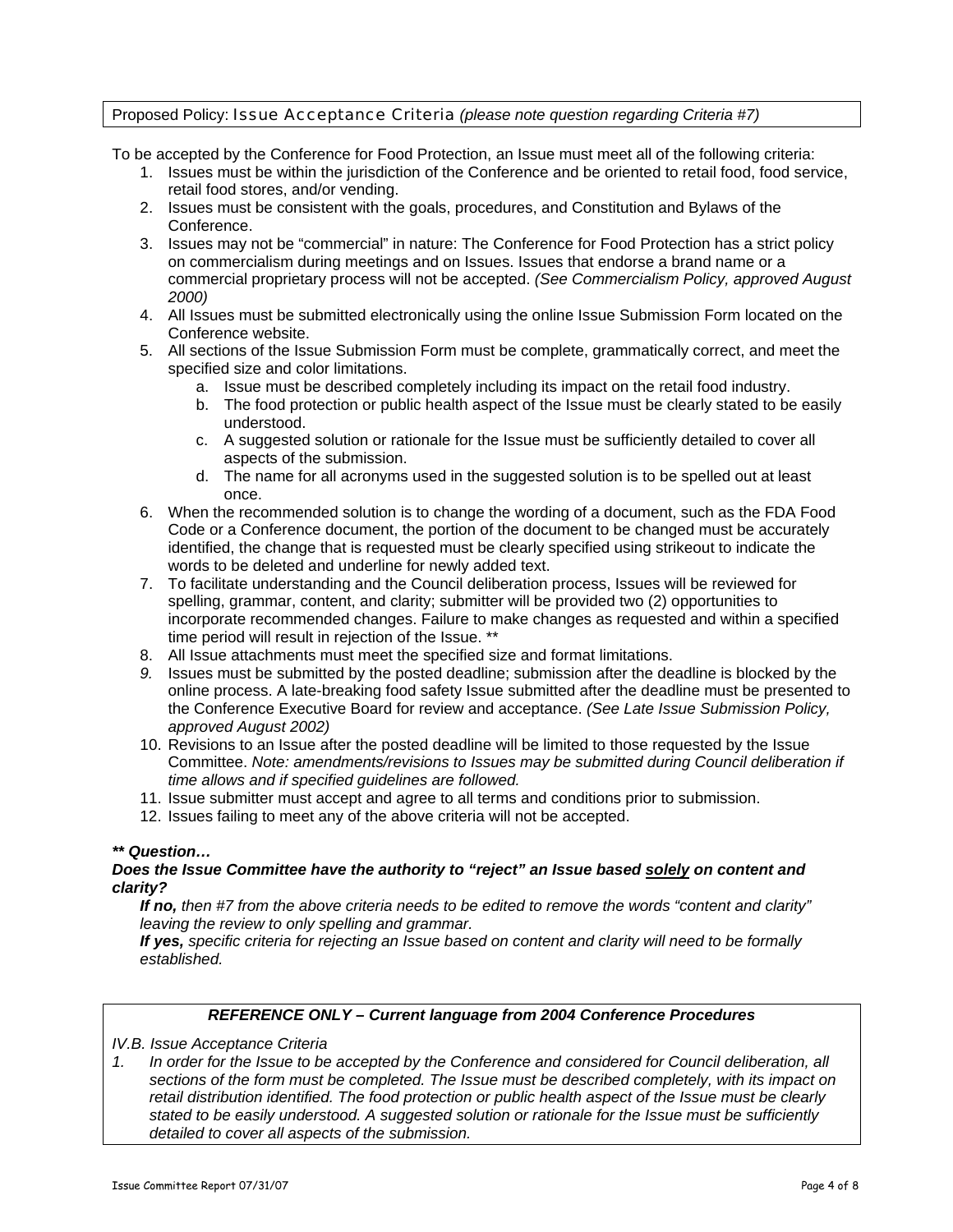- *2. When the recommended solution is to change the wording of a document, such as the Food Code or a Conference document, the portion of the document to be changed must be accurately identified, the change that is requested must be specified (e.g., actual language for replacement, addition, change or deletion), and the recommended language provided.*
- *3. A late-breaking food safety Issue submitted after the deadline may be considered for assignment to a Council if it has first been presented to the Conference Executive Board for review and acceptance. The Conference Executive Board shall inform the Issue Committee Chair of its decision to accept or reject any Issue submitted after the Issue deadline.*

#### *IV.D. Issue Rejection Process*

- *1. All Issues must be received in final form by the deadline date. If an Issue received prior to the deadline date does not meet the criteria set forth in IV.B., the Issue Chair will make a reasonable attempt to contact the submitter with a brief explanation of the problem. Failure of the submitter to correct and/or resubmit the Issue prior to the deadline date will result in rejection of the Issue.*
- *2. At least thirty (30) days before the Conference meeting, the submitter of an Issue that does not meet the criteria for acceptance or is not in the jurisdiction of the Conference is notified with a copy to the Conference Chair of the reason(s) why the proposed Issue is not acceptable. A rejected Issue may be considered a "Special Issue" if accepted by the Board and submitted by the Board to the Council at the beginning of the Conference meeting.*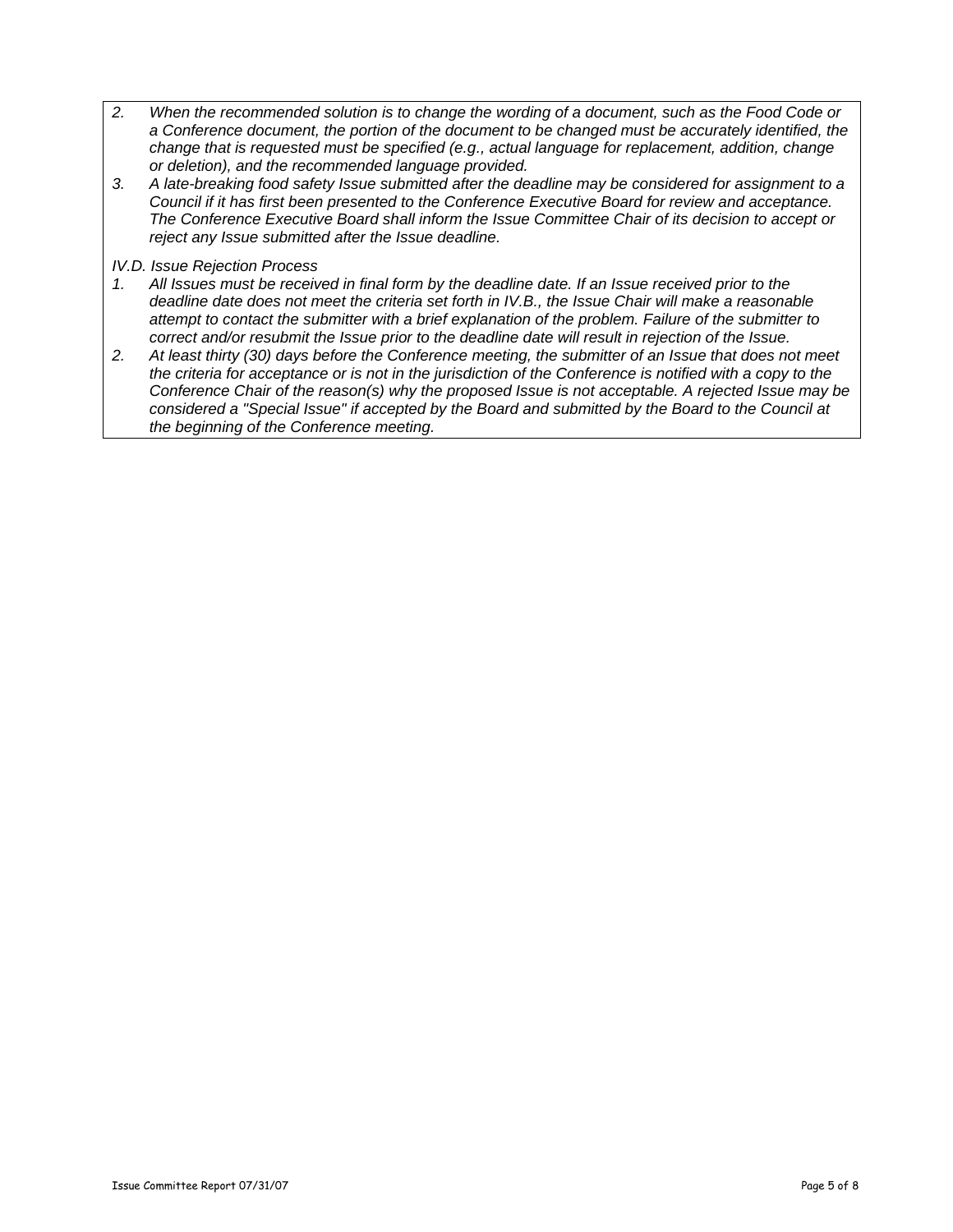# Proposed Policy: Additional Criteria for Committee Submitted Issues

In addition to meeting all of the Issue Acceptance Criteria, the following additional criteria shall apply to Committee submitted Issues.

- 1. At a date approved by the Board (approximately 5 weeks in advance of the Issue submission
	- deadline), all Committee Chairs shall submit the following to the respective Council Chair: a. Prospective Issue(s) for review.
		- b. A final Committee report for review and approval.

*(Note: report submission date for the 2008 biennial meeting has been designated as 12/07/07)* Council Chair will respond to Committee Chair(s) with their comments in time for Issue(s) to be submitted via the online process; Council Chairs will then notify the Issue Committee Chair when their review process is complete.

- 2. The final Committee report shall be submitted as an attachment to an Issue; the recommended solution shall be to:
	- a. "Acknowledge" the Committee report. *(Note: Councils should not "accept" or "approve" Committee reports as this implies that the entire content of the report has been debated and agreed upon by Council members. Specific elements of the Committee report that need to be formally debated and approved are to be submitted as separate stand-alone Issues)*
	- b. Thank the Committee members.
- 3. The final Committee report shall contain a listing of all Issues and attachments to be submitted by that Committee.
	- a. The title used for Issues and attachments is to be used consistently within the Committee report and all subsequent Issues.
	- b. Issue attachments:
		- i. If an attachment is referenced in multiple Issues, it is recommended that the document be attached only once to the Committee report, then simply referenced in subsequent Issue(s) *(for example: "See ABC Committee Report, Attachment #1, titled: XYZ")*. This recommendation is an effort to reduce the need for printing and reviewing multiple copies of an identical document. Council Chairs will work with Committee Chairs to determine the best method of attaching documents for individual circumstance.
		- ii. Attachments that are subject to editing by Council during deliberation may be attached as an Adobe Acrobat (.pdf) document, but must be made available in advance to the Council Scribe for downloading electronically in MS Word (.doc) format.

# *REFERENCE ONLY – Current language from 2004 Conference Procedures*

*VIII. G. Committee Reports*

#### *2. Final Report*

*Committees that are assigned to a Council shall provide a final report of their activities to the Council with a recommendation in the form of an Issue submitted for Conference deliberation. This shall be done 75 days (75) in advance of the Conference meeting as specified in Article II, Section 3, of the Constitution and Bylaws with the report attached to the pertinent Issue.* 

*The Committee Chair or the Committee Chair's designee should be present when the Council meets during the Conference meeting to present and discuss the Committee's report.*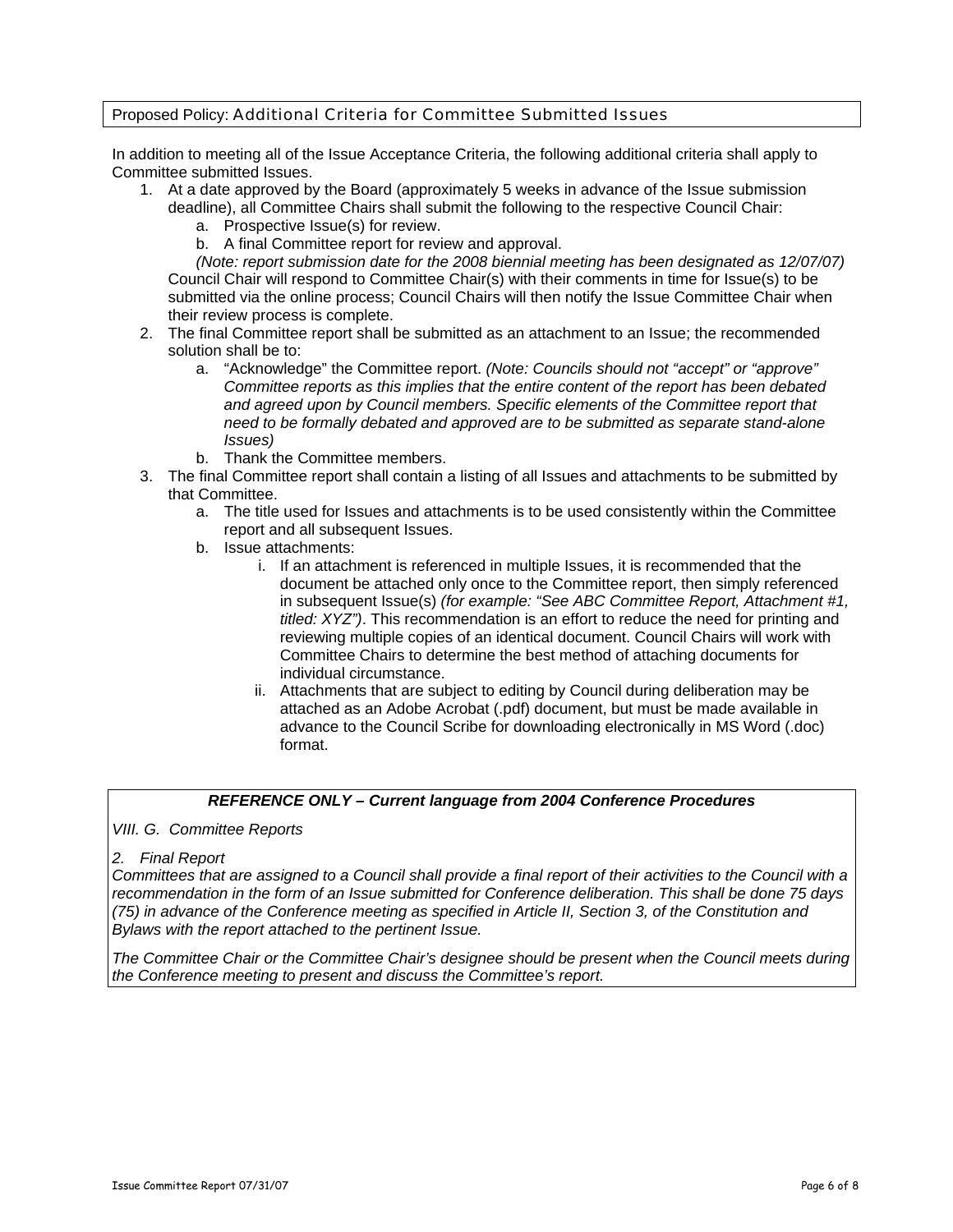# Proposed Policy: Issue Attachment Limitations

Issue Attachment Limitations

- 1. All attachments must be in MS Word (.doc) or Adobe Acrobat (.pdf) format. Other formats such as Text (.txt) and Rich Text Format (.rtf) will not be accepted.
- 2. If documents to be attached are posted online on a publicly accessible website, it is requested that a single-page MS Word (.doc) or Adobe Acrobat (.pdf) document be submitted as the attachment providing the citations and website address links (URL) for the referenced documents.
- 3. Attachments over 2 megabytes (2 MB) in size will not be accepted.
- 4. A description of the specific section(s) and/or page number(s) within an attached document must be referenced, especially with large documents such as the FDA Food Code.
- 5. When attaching any document, the name of the attachment needs to be as specific as possible and should be accurately referenced within the Issue. The attachment name may be modified by the Conference for space limitations, clarification, or because of duplication.
- 6. All Macros are to be removed from attachments.
- 7. Attachments containing a virus will not be uploaded; it is highly recommended that a virus scan be performed on all attachments.

# *REFERENCE ONLY – Current language from 2004 Conference Procedures*

*IV.G. Supplemental Material to Issues*

*Supplemental reports, studies and other written materials required to explain an Issue should be submitted as an attachment to that Issue to ensure timely review by the Councils. If that is not possible, written materials relating to an Issue may be made available to Council and Assembly members during Conference deliberations by placing them on the designated information table in the appropriate meeting space. However, submitters may not expect that such materials will be read due to the press of business at the Conference. Therefore, providers may be asked to provide a brief oral summary of those materials during the appropriate Council or other meeting.* 

- *1. Conference Board members, Council members and Assembly Delegates will receive supplemental material that has been developed immediately before and during the Conference at no charge.*
- *2. Late developing Conference committee updates shall be presented both orally and in writing.*